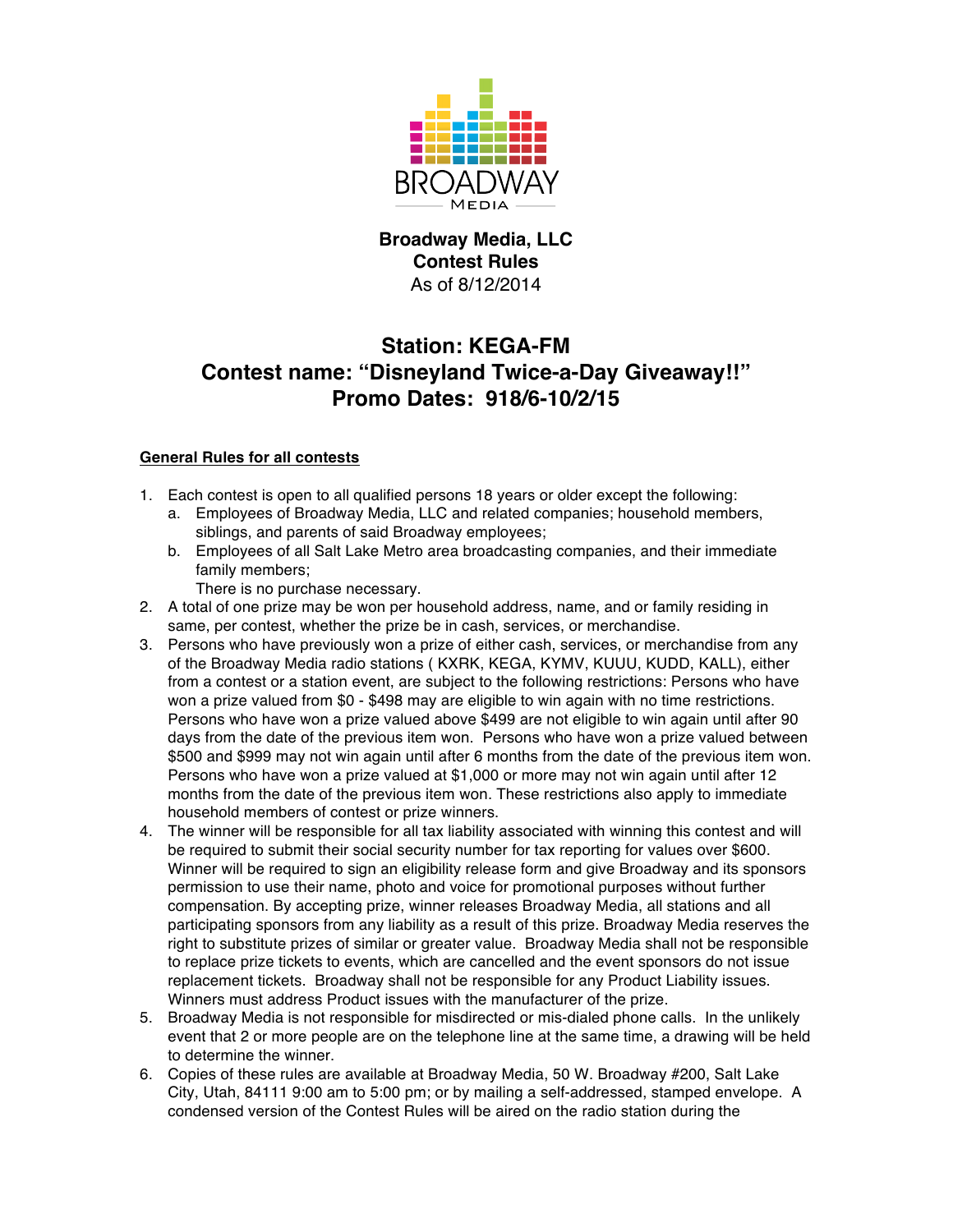respective contest period. Contest rules are also posted on station web sites where available.

- 7. All decisions by the judges and/or administrators of the contest are final.
- 8. Prizes will not be awarded until winner has been verified for eligibility through the Broadway Media Business Office. Verification may take up to 3 weeks. Prizes must be claimed in a timely manner. Prized not picked up within 30 days will be considered abandoned. Some prizes may expire. Broadway will not be required to replace expired items. Office hours for prize pickup are 9:00 am to 5:00 pm Monday through Friday at the address listed in #6.
- 9. Prizes are non-transferable and will be awarded to the winner only, based on eligibility.
- 10. Picture ID is required in order to claim a prize.
- 11. Prize will not be mailed. Winner must pick up prize in person and sign proof of receipt and contest rules.
- 12. Winner must be a legal resident of Utah.
- 13. Contest rules may be modified by Broadway Media at any time.

## **Specific rules for this contest**

- **1.** These are the specific contest rules for the "Disneyland Twice -a -Day Giveaway" on KEGA-FM
- 2. DATES OF CONTEST: "Disneyland Twice- a -Day Giveaway!!" Contest will run from September 18, 2015- (5pm) – October 2, 2015 (5pm). (The "Contest Period").
- 3. HOW TO PLAY: Listen 2 times a day, weekdays, during the hours of 7am and 5pm for the on air dj to announce the queue to call 877-551-1015 caller #10 will receive two 2 day park passes to the Disneyland Resort.
- 4. Grand Prize winner will be chosen at random by a Broadway Media panel from the daily qualifiers.
	- a. Winner will be chosen no later than Wednesday, October  $7<sup>th</sup>$ . Winner will be contacted by a member of the 101.5 The Eagle Staff.
- 5. PRIZES: Qualifying prizes include a pair of 2 day Park Passes to the Disneyland Resort and qualification for the Grand prize.
	- a. Plus one Grand Prize winner will receive a drive away to the Disneyland Resort.
		- i. A Family four pack of 3-day Single Park Passes to the Disneyland Resort
		- ii. Hotel- 2 Night Stay
		- iii. And a \$100.00 gas gift card
- 6. Transportation will not be provided to California or once the winners have arrived in California.
	- a. Ground transportation to and from the hotel to Disneyland will not be provided.
- 7. The Grand Prize winner will forfeit their two- day Park Passes once they win the Grand Prize.
	- a. Grand Prize winner will not receive the Grand prize 4 pack of 3-day park passes and the pair of 2 day park passes.
- 8. Prizes are non-transferable; no substitutions are permitted.
- 9. By participating, where allowed by law, all participants and winner(s) grant the Company exclusive permission to use their names, characters, photographs, voices, and likenesses in connection with this promotion of this and other contests and waive any claims to royalty, right, or remuneration for such use.
- 10. The Company reserves the right to change or discontinue the contest at any time and/or to extend the end date. If the contest is changed or discontinued, the Company assumes no liability of any kind to any player who has participated in the contest. Any changes to the contest rules will be announced on the Show and posted on the Show's website at www.1015theeagle.com within a reasonable time prior to taking effect. Material modifications shall be announced on-air, when practical. By participating in this contest, you agree to be bound by these contest rules, any modifications thereof, and by all other rules imposed by Company management. If due to circumstances beyond the control of Company, any event associated with this contest or the prize is delayed, rescheduled,